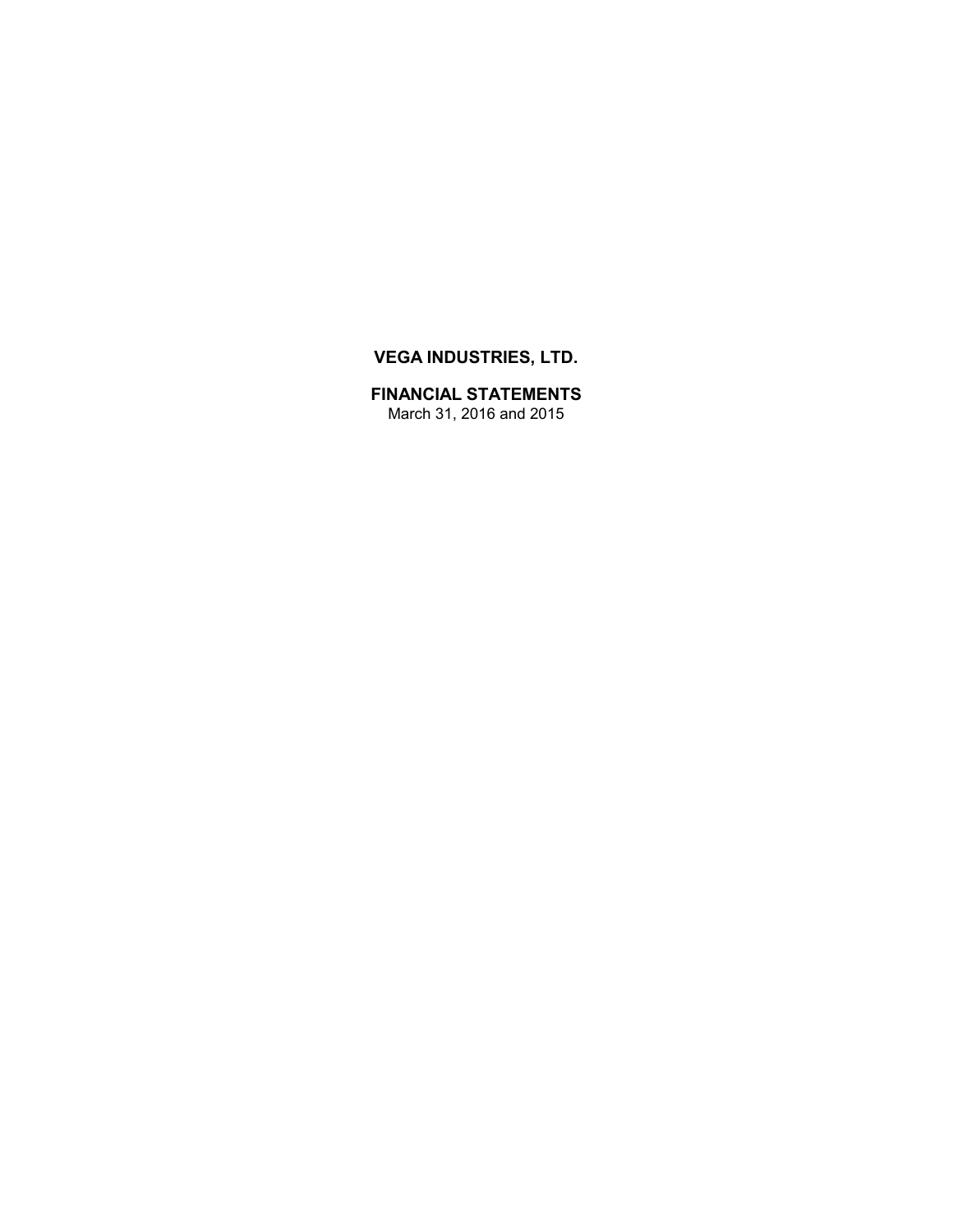## VEGA INDUSTRIES, LTD. Nashville, Tennessee

FINANCIAL STATEMENTS March 31, 2016 and 2015

## **CONTENTS**

| <b>FINANCIAL STATEMENTS</b> |  |
|-----------------------------|--|
|                             |  |
|                             |  |
|                             |  |
|                             |  |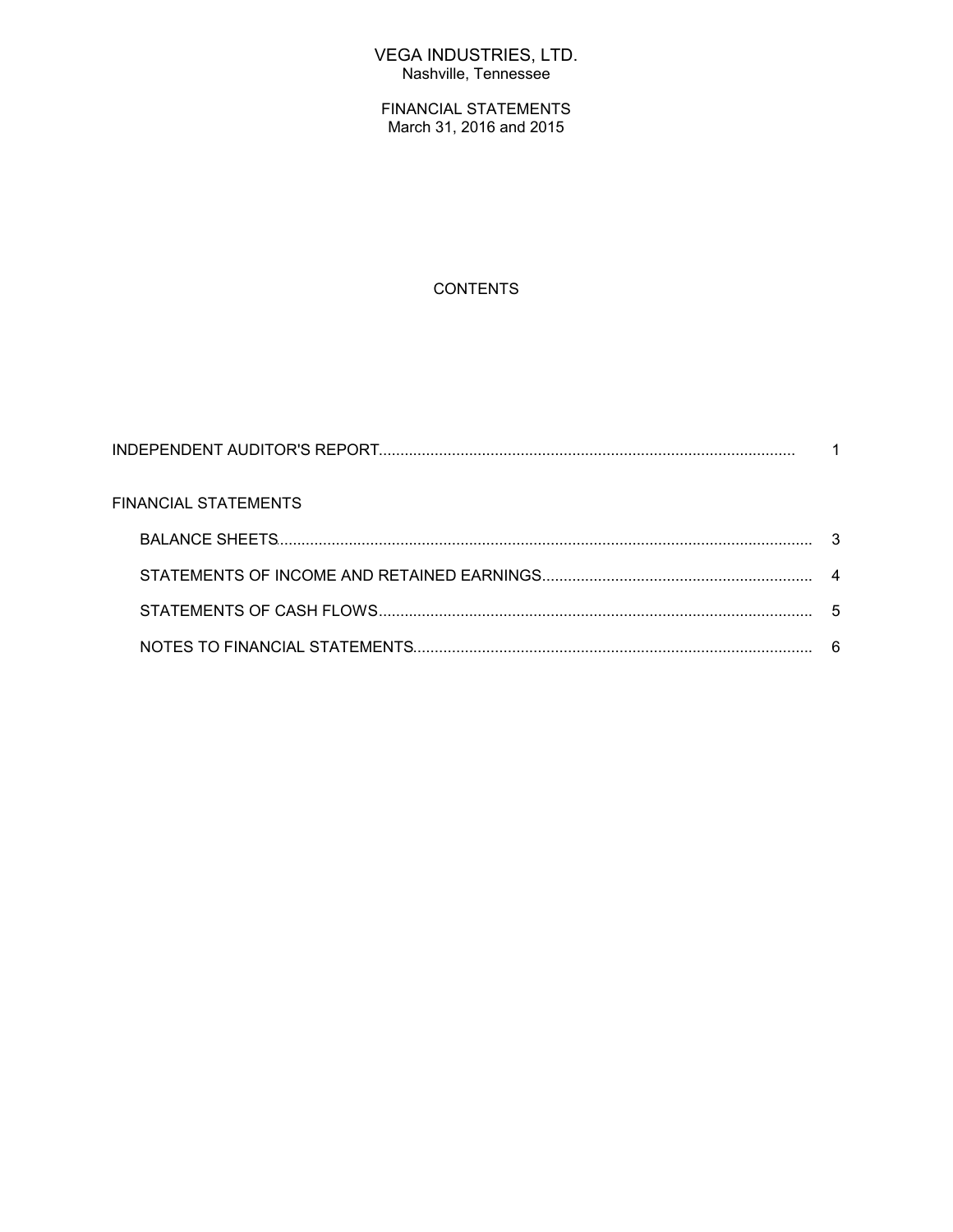

## INDEPENDENT AUDITOR'S REPORT

Board of Directors Vega Industries, Ltd. Nashville, Tennessee

#### **Report on the Financial Statements**

We have audited the accompanying financial statements of Vega Industries, Ltd., which comprise the balance sheets as of March 31, 2016 and 2015, and the related statements of income and retained earnings, and cash flows for the years then ended, and the related notes to the financial statements.

#### *Management's Responsibility for the Financial Statements*

Management is responsible for the preparation and fair presentation of these financial statements in accordance with accounting principles generally accepted in the United States of America; this includes the design, implementation, and maintenance of internal control relevant to the preparation and fair presentation of financial statements that are free from material misstatement, whether due to fraud or error.

#### *Auditor's Responsibility*

Our responsibility is to express an opinion on these financial statements based on our audits. We conducted our audits in accordance with auditing standards generally accepted in the United States of America. Those standards require that we plan and perform the audit to obtain reasonable assurance about whether the financial statements are free from material misstatement.

An audit involves performing procedures to obtain audit evidence about the amounts and disclosures in the financial statements. The procedures selected depend on the auditor's judgment, including the assessment of the risks of material misstatement of the financial statements, whether due to fraud or error. In making those risk assessments, the auditor considers internal control relevant to the entity's preparation and fair presentation of the financial statements in order to design audit procedures that are appropriate in the circumstances, but not for the purpose of expressing an opinion on the effectiveness of the entity's internal control. Accordingly, we express no such opinion. An audit also includes evaluating the appropriateness of accounting policies used and the reasonableness of significant accounting estimates made by management, as well as evaluating the overall presentation of the financial statements.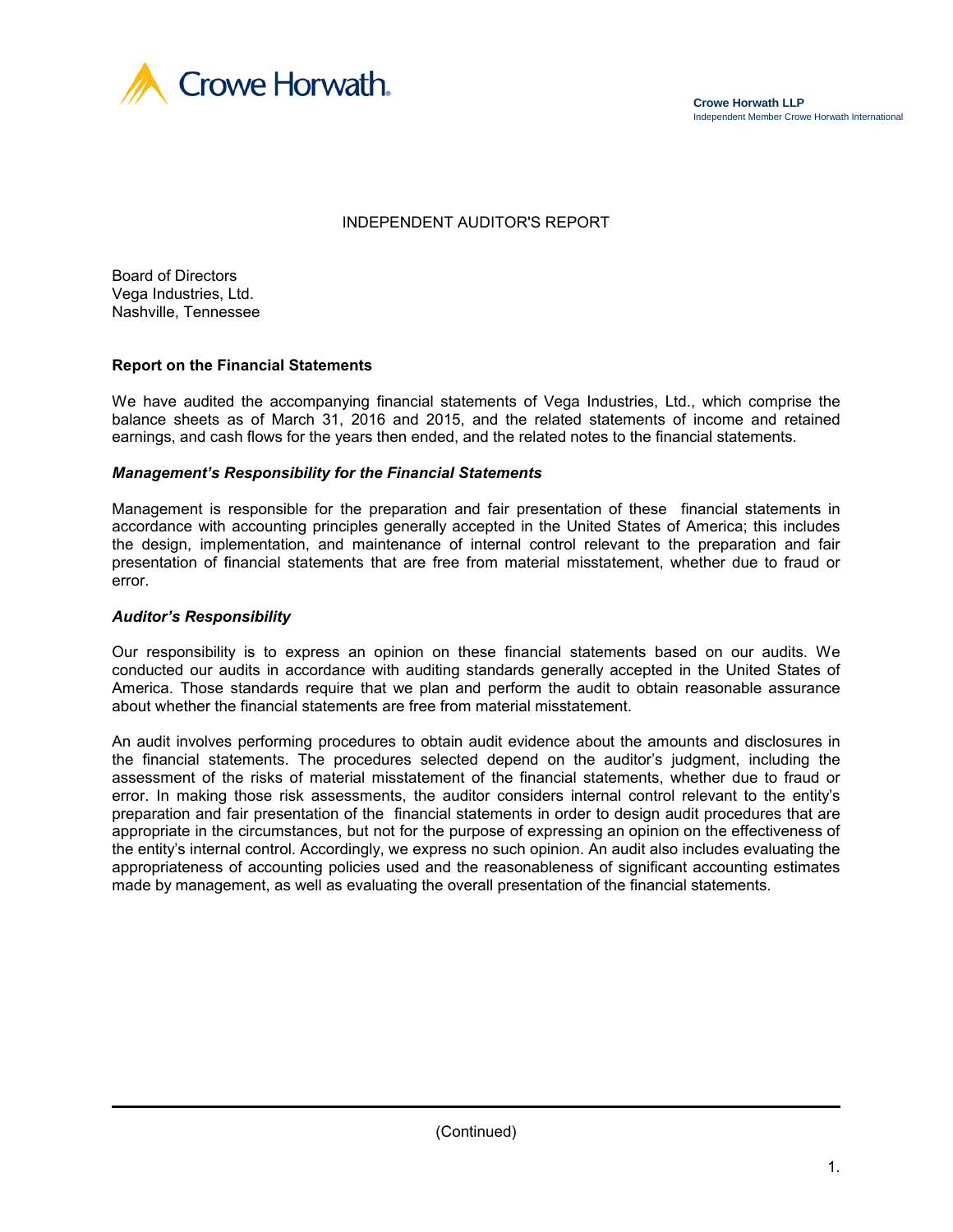We believe that the audit evidence we have obtained is sufficient and appropriate to provide a basis for our audit opinion.

#### *Opinion*

In our opinion, the financial statements referred to above present fairly, in all material respects, the financial position of Vega Industries, Ltd. as of March 31, 2016 and 2015, and the results of its operations and its cash flows for the years then ended in accordance with accounting principles generally accepted in the United States of America.

Crowe Homath LLP

Crowe Horwath LLP

Franklin, Tennessee May 13, 2016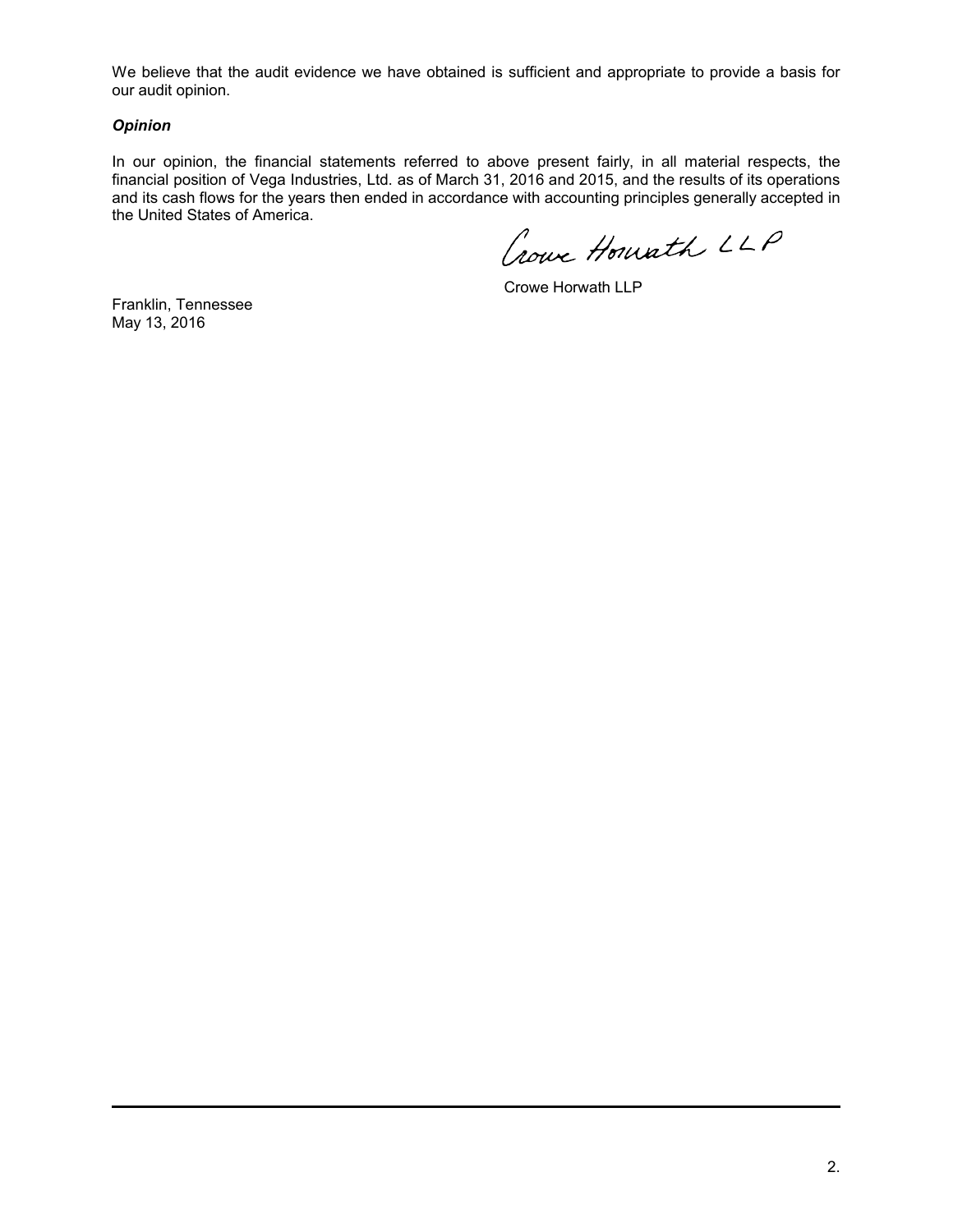## VEGA INDUSTRIES, LTD. BALANCE SHEETS March 31, 2016 and 2015

|                                                                                                                                                                                                                                                        | 2016                                                                                           |    | 2015                                                                         |
|--------------------------------------------------------------------------------------------------------------------------------------------------------------------------------------------------------------------------------------------------------|------------------------------------------------------------------------------------------------|----|------------------------------------------------------------------------------|
| <b>ASSETS</b>                                                                                                                                                                                                                                          |                                                                                                |    |                                                                              |
| <b>Current assets</b><br>Cash and cash equivalents<br>Accounts receivables<br>Inventories<br>Note receivable - related party (Note 4)<br>Other current assets<br>Refundable income taxes<br>Deferred income taxes                                      | \$<br>1,835,641<br>11,604,119<br>13,787,322<br>707,631<br>42,274<br>1,491<br>968<br>27,979,446 | \$ | 379,082<br>7,365,463<br>10,133,886<br>399,563<br>38,141<br>980<br>18,317,115 |
| Fixed assets, net                                                                                                                                                                                                                                      | 86,230                                                                                         |    | 87,379                                                                       |
| Other assets                                                                                                                                                                                                                                           | 1,212                                                                                          |    | 1,212                                                                        |
|                                                                                                                                                                                                                                                        | 28,066,888                                                                                     | S  | 18,405,706                                                                   |
| <b>LIABILITIES AND STOCKHOLDER'S EQUITY</b><br><b>Current liabilities</b><br>Current portion of long-term debt<br>Accounts payable - related parties (Note 4)<br>Note payable - related party (Note 4)<br><b>Customer advances</b><br>Accrued expenses | \$<br>26,574,097<br>15,273<br>421,275<br>27,010,645                                            | \$ | 8,908<br>16,760,480<br>510,296<br>60,230<br>11,386<br>17,351,300             |
| Long-term liabilities<br>Deferred income taxes                                                                                                                                                                                                         | 13,514                                                                                         |    | 12,347                                                                       |
| Stockholder's equity<br>Common stock, \$1 par value; 50,000 shares authorized, issued<br>and outstanding<br>Retained earnings                                                                                                                          | \$<br>50,000<br>992,729<br>1,042,729<br>28,066,888                                             | \$ | 50,000<br>992,059<br>1,042,059<br>18,405,706                                 |

See accompanying notes to financial statements.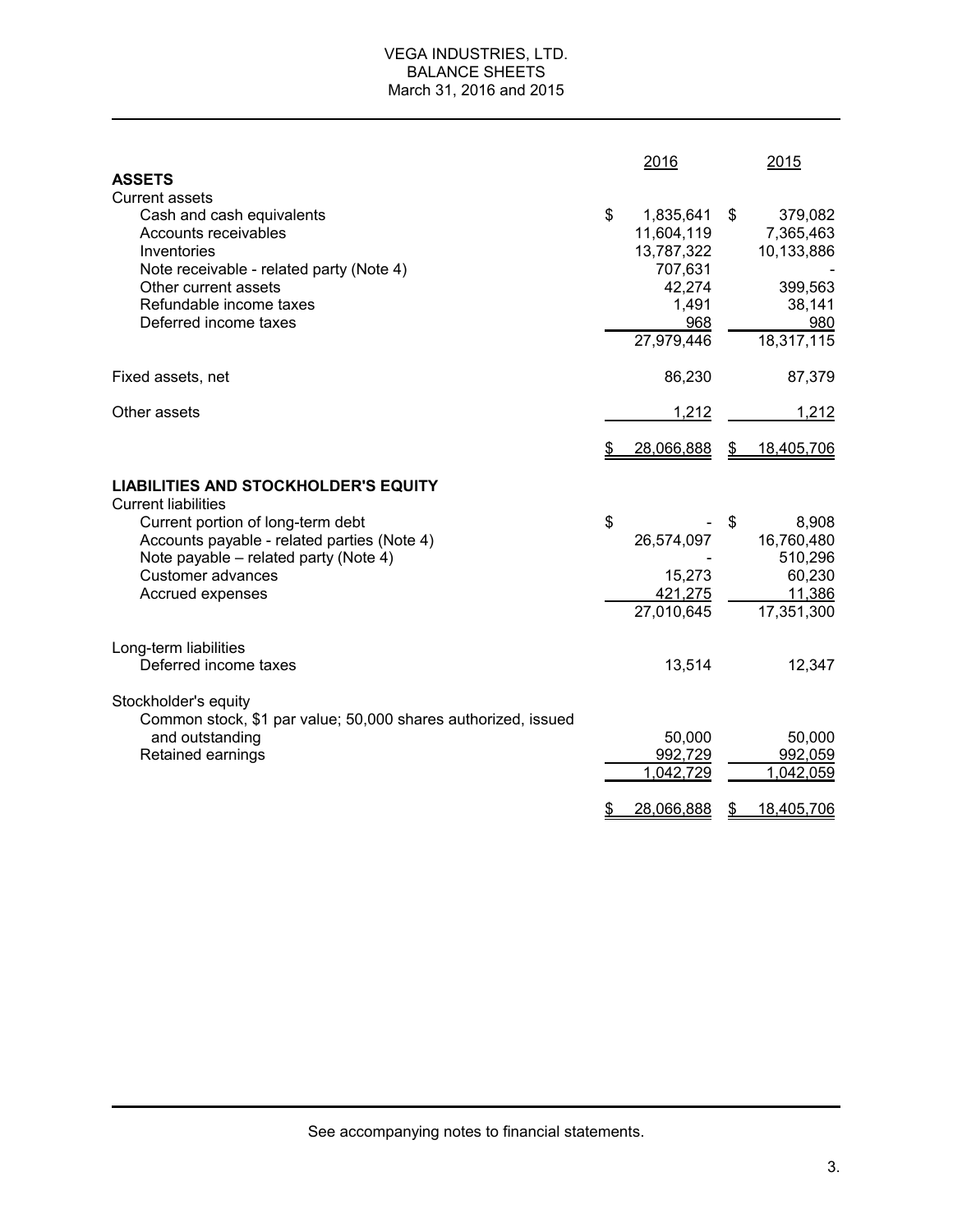## VEGA INDUSTRIES, LTD. STATEMENTS OF INCOME AND RETAINED EARNINGS Years ended March 31, 2016 and 2015

|                                                       | 2016                    |                            | 2015                     |
|-------------------------------------------------------|-------------------------|----------------------------|--------------------------|
| Sales, net of returns and discounts                   | \$<br>38,194,896        | $\boldsymbol{\mathcal{F}}$ | 27,095,414               |
| Cost of sales                                         | 35,960,878              |                            | 24,434,467               |
| <b>Gross profit</b>                                   | 2,234,018               |                            | 2,660,947                |
| Selling, general, and administrative expenses         | 2,278,992               |                            | 2,637,538                |
| Income (loss) from operations                         | (44, 974)               |                            | 23,409                   |
| Interest expense<br>Other income                      | 53,859<br>53,859        |                            | (80)<br>(80)             |
| Income before income taxes                            | 8,885                   |                            | 23,329                   |
| Federal and state income taxes<br>Current<br>Deferred | 7,036<br>1,179<br>8,215 |                            | 4,827<br>8,436<br>13,263 |
| Net income                                            | 670                     |                            | 10,066                   |
| Retained earnings at beginning of year                | 992,059                 |                            | 981,993                  |
| Retained earnings at end of year                      | \$<br>992,729           | \$                         | 992,059                  |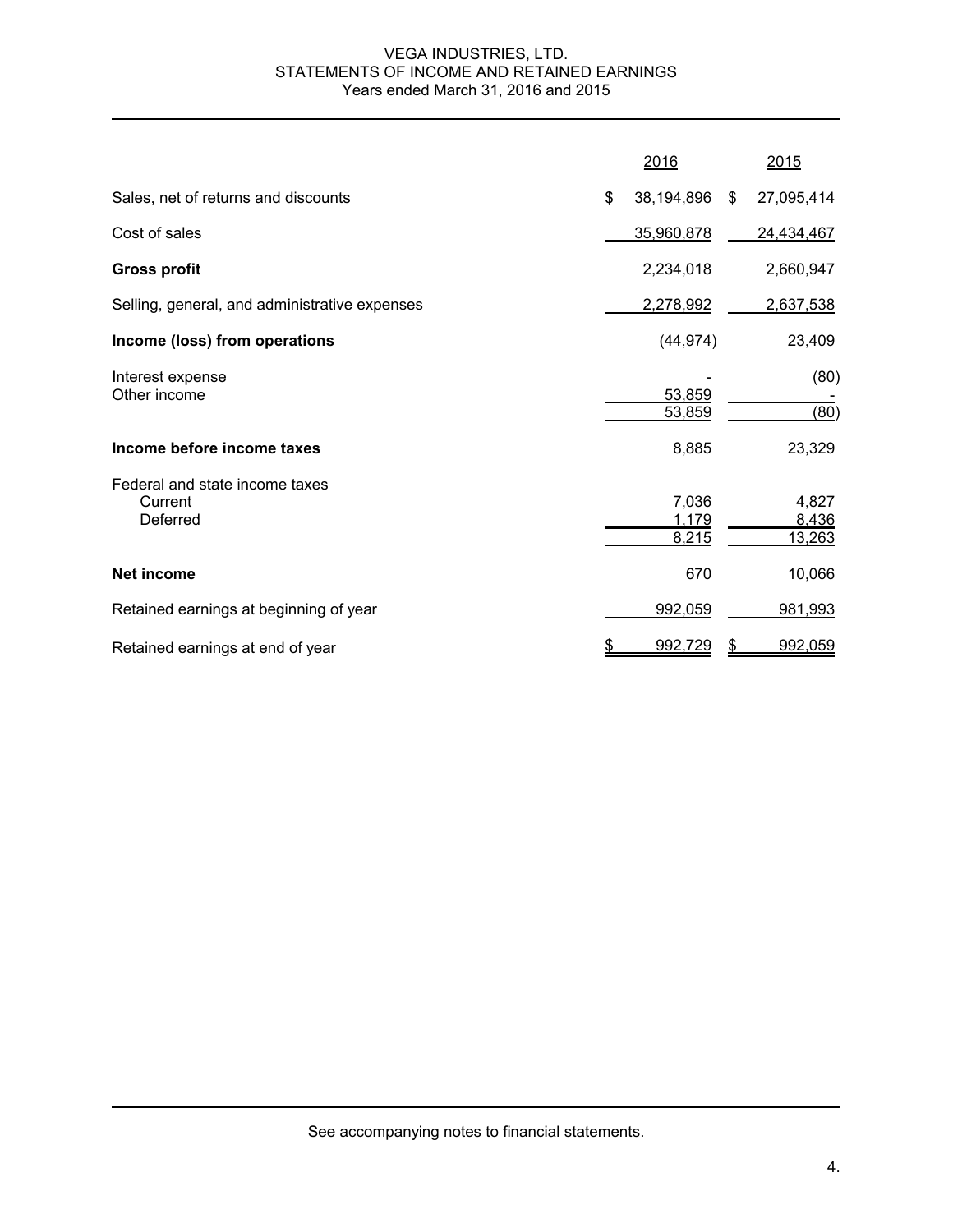#### VEGA INDUSTRIES, LTD. STATEMENTS OF CASH FLOWS Years ended March 31, 2016 and 2015

|                                                                                    | 2016        | 2015         |
|------------------------------------------------------------------------------------|-------------|--------------|
| Cash flows from operating activities                                               |             |              |
| Net income                                                                         | \$<br>670   | \$<br>10,066 |
| Adjustments to reconcile net income to net cash from                               |             |              |
| operating activities                                                               |             |              |
| Depreciation                                                                       | 27,915      | 19,236       |
| Deferred taxes                                                                     | 1,179       | 8,436        |
| Changes in assets and liabilities                                                  |             |              |
| Accounts receivable                                                                | (4,238,656) | (1,418,837)  |
| Inventories                                                                        | (3,653,436) | (7,487,790)  |
| Other current assets                                                               | 357,289     | (311, 585)   |
| Refundable income taxes                                                            | 36,650      | 4,827        |
| Accounts payable- related parties                                                  | 9,813,617   | 10,024,169   |
| Accrued expenses                                                                   | 409,889     | (323, 281)   |
| <b>Customer advances</b>                                                           | (44, 957)   | 14,800       |
| Net cash from operating activities                                                 | 2,710,160   | 540,041      |
| Cash flows from investing activities                                               |             |              |
| Purchase of fixed assets                                                           | (26, 766)   | (35, 771)    |
| Advance on notes receivable - related party                                        | (707, 631)  |              |
| Net cash from investing activities                                                 | (734, 397)  | (35, 771)    |
| Cash flows from financing activities                                               |             |              |
| Principal payments on long-term debt                                               | (8,908)     | (10, 762)    |
| Payments on notes payable - related party                                          | (510, 296)  | (538, 035)   |
| Net cash from financing activities                                                 | (519, 204)  | (548, 797)   |
| Net change in cash and cash equivalents                                            | 1,456,559   | (44, 527)    |
| Cash and cash equivalents at beginning of year                                     | 379,082     | 423,609      |
| Cash and cash equivalents at end of year                                           | 1,835,641   | 379,082      |
| Supplemental disclosures of cash flow information<br>Cash paid during the year for |             |              |
| Interest                                                                           |             | 80           |
|                                                                                    |             | \$<br>8,600  |
| Income taxes                                                                       |             |              |

See accompanying notes to financial statements.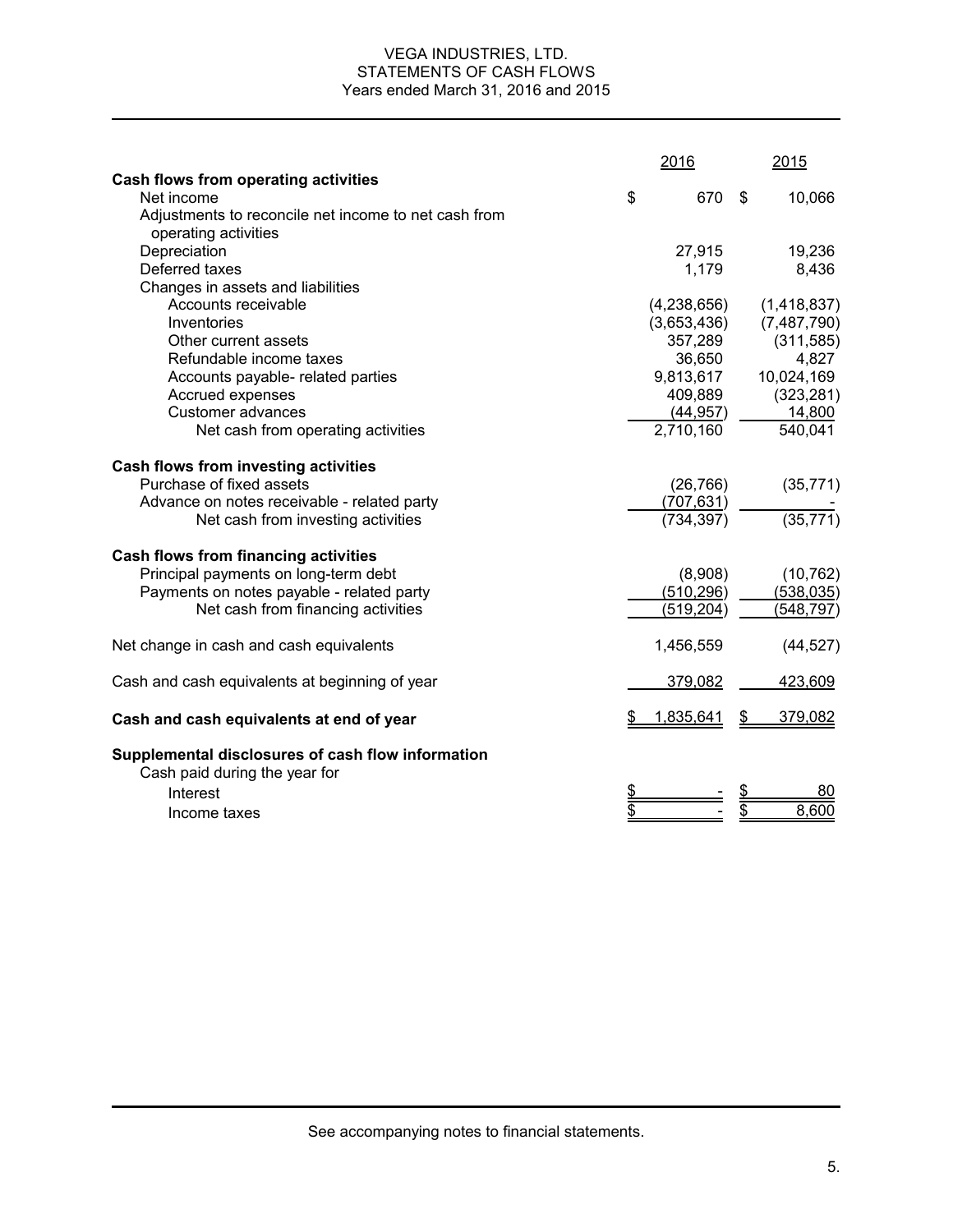## **NOTE 1 - SUMMARY OF SIGNIFICANT ACCOUNTING POLICIES**

Business Description: Vega Industries, Ltd. (the "Company") is a C-Corporation primarily engaged in the distribution of grinding media and related products to customers in the United States and abroad. The Company was incorporated in the state of Delaware in November 2001. The Company is a wholly-owned subsidiary of Vega Industries, Ltd., a United Kingdom corporation ("Vega UK").

Cash and Cash Equivalents: For the purpose of the statement of cash flows, cash includes cash and cash equivalents with original maturities of 90 days or less.

Revenue Recognition: Revenue from the sale of products is recognized when the products are shipped to customers.

Inventories: Inventories, which consist primarily of grinding media, are stated at the lower of cost or market, with cost determined by the average cost method, which approximates the first-in, first-out method.

Fixed Assets: Fixed assets are stated at cost. Expenditures for betterments and improvements are capitalized and expenditures for normal repair and maintenance are expensed as incurred. The Company provides for depreciation of fixed assets using the straight-line method over the estimated useful lives of the assets. Depreciation expense amounted to \$27,915 and \$19,236 for the years ended March 31, 2016 and 2015, respectively.

Income Taxes: The Company accounts for income tax expense using the liability method. Current expense represents the estimated tax obligation per the income tax return, and deferred expense represents the change in the estimated future tax effects of temporary differences and carryforwards. Deferred tax assets and liabilities are computed by applying enacted income tax rates to the expected reversals of temporary differences between financial reporting and income tax reporting, and by considering carryforwards for operating losses and tax credits. A valuation allowance adjusts deferred tax assets to the net amount that is more likely than not to be realized.

The Company recognizes a tax position as a benefit only if it is more likely than not the tax position would be sustained in a tax examination, with a tax examination being presumed to occur. The amount recognized will be the largest amount of tax benefit that is greater than 50% likely of being realized on examination. For tax positions not meeting the more-likely-than-not test, no tax benefit will be recorded. Management is not aware of any uncertain tax positions at March 31, 2016.

The Company's major tax jurisdictions are the United States federal and various state jurisdictions. The Company does not expect the total amount of unrecognized tax benefits to significantly change in the next 12 months.

The Company would recognize interest and/or penalties related to income tax matters in other expenses. The company recognized no interest or penalties for the years ending March 31, 2016 and 2015.

Accounts Receivable: The Company accounts for accounts receivable based on the amounts billed to customers. Most billings and past due receivables are determined based on contractual terms. The Company does not accrue interest on any of its accounts receivable.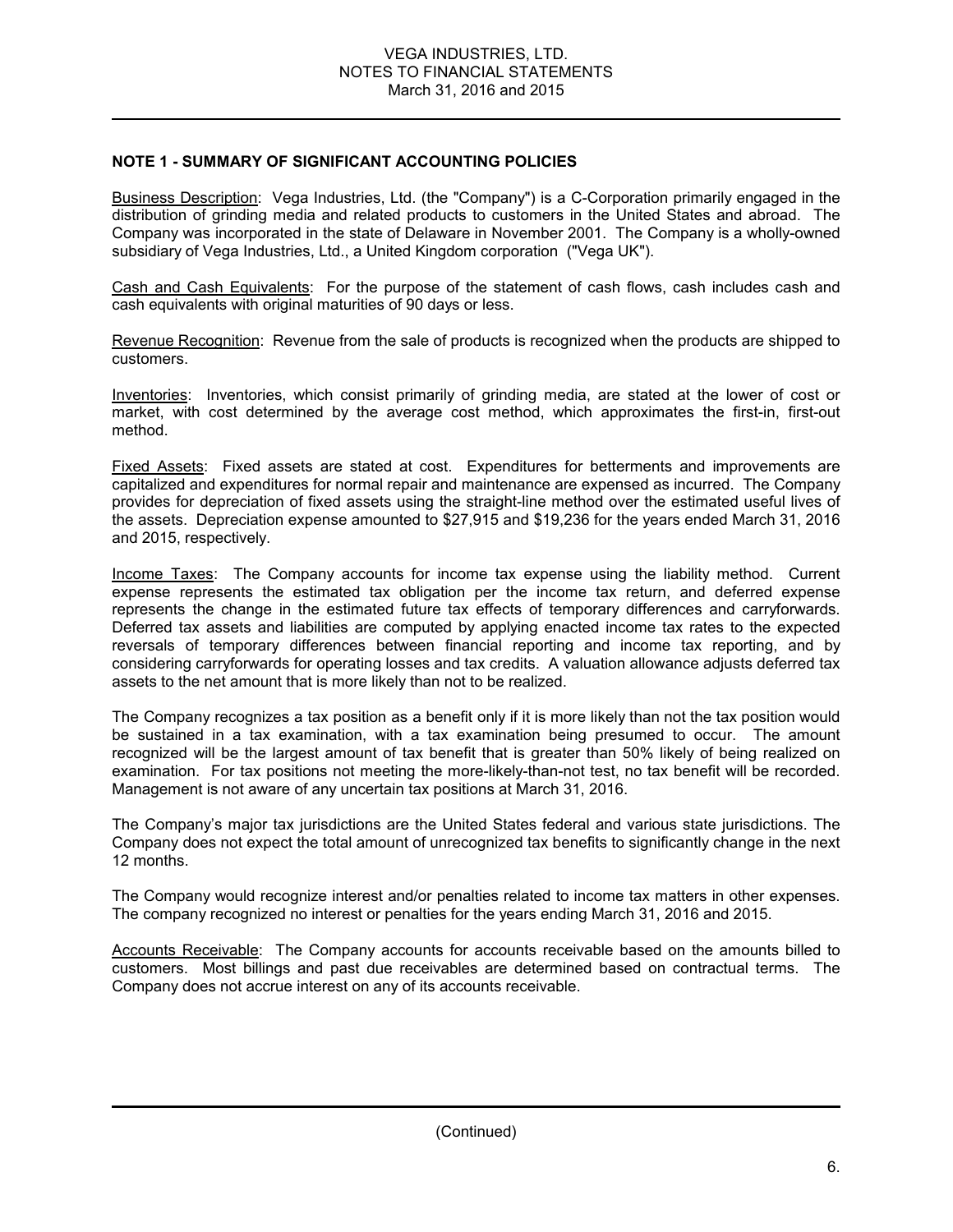## **NOTE 1 - SUMMARY OF SIGNIFICANT ACCOUNTING POLICIES** (Continued)

Allowance for Doubtful Accounts: The allowance for doubtful accounts is determined by management based on the Company's historical losses, specific customer circumstances, and general economic conditions. Periodically, management reviews accounts receivable and adjusts the allowance based on current circumstances and charges off uncollectible receivables when all attempts to collect have failed. Management has not recorded an allowance for doubtful accounts at March 31, 2016 and 2015, as they believe all amounts to be collectible.

Use of Estimates: The preparation of financial statements in conformity with accounting principles generally accepted in the United States of America requires management to make estimates and assumptions that affect the reported amounts of assets and liabilities and disclosure of contingent assets and liabilities at the date of the financial statements and the reported amounts of revenues and expenses during the reporting period. Actual results could differ from those estimates.

Concentration of Credit Risk: Financial instruments that potentially subject the Company to concentrations of credit risk consist principally of cash on deposit and accounts receivable from customers. The Company's cash deposits are primarily in financial institutions in Tennessee and may at times exceed federally insured amounts. Concentrations of credit risk with respect to accounts receivable are limited to customers primarily in the industry in which the Company is engaged. The Company performs ongoing credit evaluations of its customers' financial conditions and generally requires no collateral from its customers.

Advertising Costs: The Company expenses advertising costs as incurred. Advertising costs for the years ended March 31, 2016 and 2015 were \$22,541 and \$23,510, respectively.

Reclassifications: Certain prior year amounts have been reclassified to conform with the current year presentation. These reclassifications had no effect on net income or stockholder's equity.

**Translation of Foreign Currency:** The Company sells products to several nondomestic customers. Foreign currency transaction gains and losses (transactions denominated in a currency other than local currency) are generally included in selling, general and administrative expenses, and resulted in losses of \$(544,343) and \$(301,394) for the years ending March 31, 2016 and 2015, respectively.

Subsequent Events: Management has performed an analysis of the activities and transactions subsequent to March 31, 2016 to determine the need for any adjustments or disclosures for the year then ended. Management has performed their analysis through May 13, 2016, the date the financial statements were available to be issued.

#### **NOTE 2 - FIXED ASSETS**

Fixed assets consists of the following:

|                                | 2016          |   | 2015          |
|--------------------------------|---------------|---|---------------|
| Equipment                      | \$<br>163.347 | S | 138,664       |
| Computer equipment             | 18,569        |   | 16,485        |
| Automobiles                    | 75,625        |   | 111,912       |
|                                | 257,541       |   | 267,061       |
| Less: accumulated depreciation | (171, 311)    |   | (179, 682)    |
|                                | 86,230        |   | <u>87,379</u> |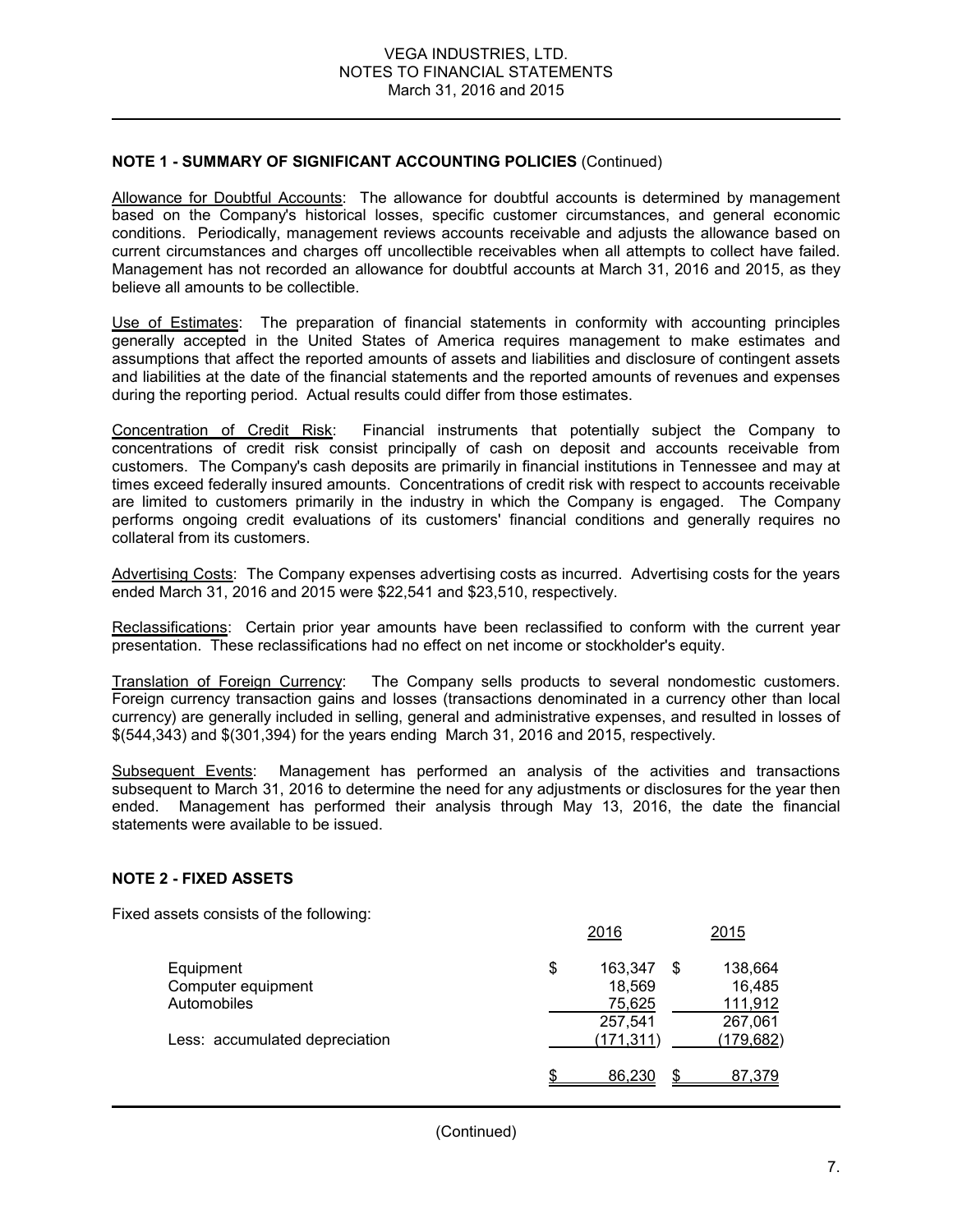## **NOTE 3 - INCOME TAXES**

The provision for income taxes consists of the following:

|              | 2016              | 2015   |
|--------------|-------------------|--------|
| Current      |                   |        |
| Federal      | \$<br>5,069<br>\$ | 2,007  |
| <b>State</b> | 1,967             | 2,820  |
|              | 7,036             | 4,827  |
| Deferred     |                   |        |
| Federal      | 1,115             | 8,430  |
| <b>State</b> | 64                | 6      |
|              | 1,179             | 8,436  |
|              | \$<br>S           |        |
|              | 8,215             | 13,263 |

The composition of the deferred tax assets (no valuation allowance considered necessary) and liabilities in the accompanying balance sheets is as follows:

|                                        | 2016 |                 | 2015      |  |
|----------------------------------------|------|-----------------|-----------|--|
| Current<br>Capitalized inventory costs | \$   | 968<br>S        | 980       |  |
| Long-term<br>Depreciation              |      | (13, 514)       | (12, 347) |  |
|                                        |      | <u> 12,546)</u> | (11,367)  |  |

## **NOTE 4 - RELATED PARTY TRANSACTIONS**

The Company purchases its inventory from Vega Industries (Middle East) F.Z.C. (Vega ME), which is a related party through common ownership and controlling interest. Purchases from related parties were \$38,656,403 and \$31,506,393 for the years ended March 31, 2016 and 2015, respectively.

Amounts due to related companies were as follows:

|                             | 2016                                 | 2015                                |
|-----------------------------|--------------------------------------|-------------------------------------|
| Accounts Payable<br>Vega ME | $(26, 574, 097)$ \$ $(16, 760, 480)$ |                                     |
| Related party payables      |                                      | <u>(26,574,097) \$ (16,760,480)</u> |

At March 31, 2016, the Company had a receivable of \$707,631 due from Vega ME. The note receivable is unsecured and is non-interest bearing. The note is due on demand and is classified as current. At March 31 2015, the Company had a note payable of \$510,296, due to Vega ME.